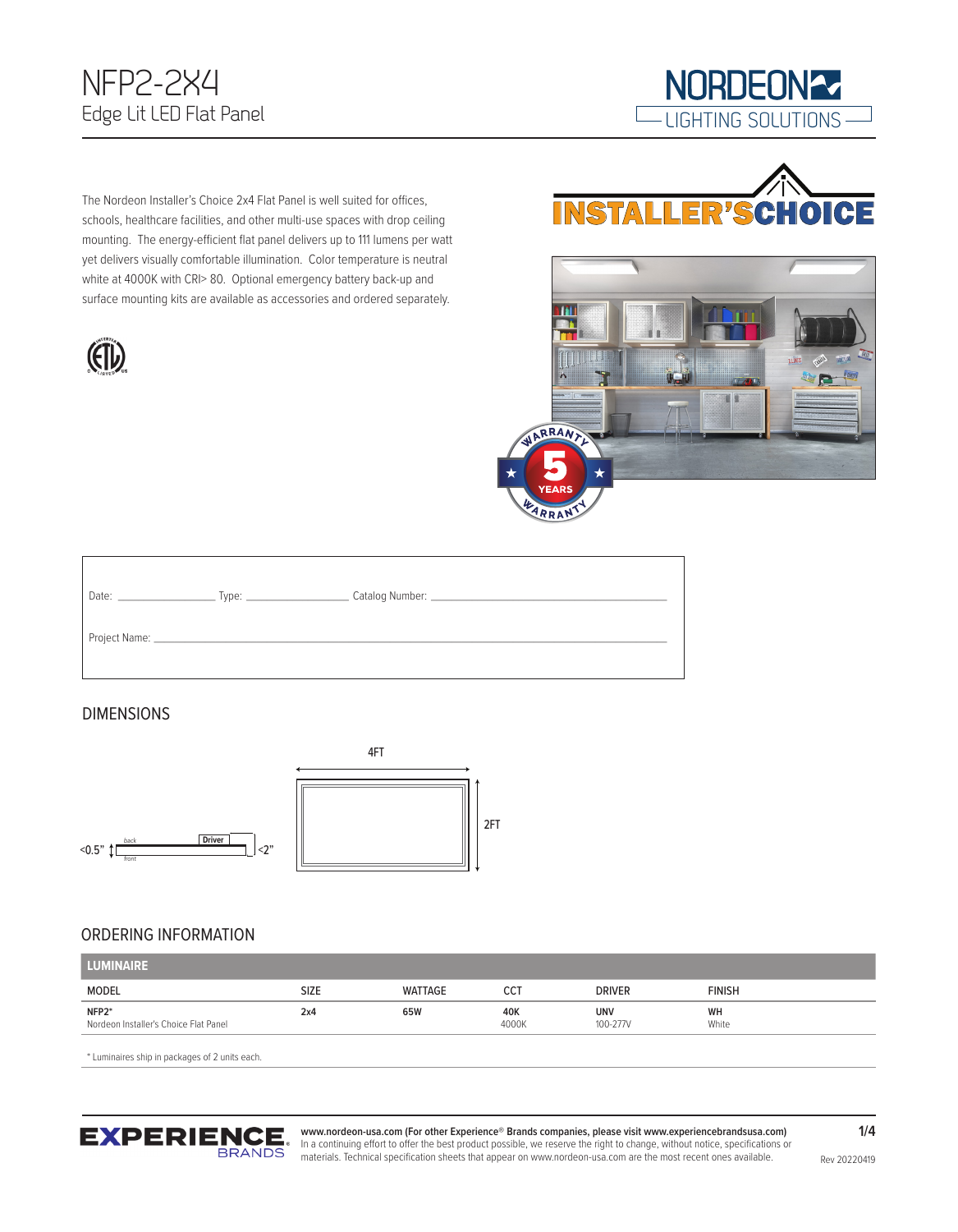

#### PRODUCT SPECIFICATIONS

| <b>LUMEN OUTPUT</b>          | 6858 lumens                                        |
|------------------------------|----------------------------------------------------|
| <b>EFFICACY</b>              | <b>111 LPW</b>                                     |
| <b>LUMEN MAINTENANCE</b>     | (L70): >50,000 hours @ 25°C                        |
| <b>COLOR TEMPERATURE</b>     | 4000K                                              |
| <b>BEAM ANGLE</b>            | $120^\circ$                                        |
| <b>CRI</b>                   | >80 CRI                                            |
| <b>OPERATING TEMPERATURE</b> | -20°C to 45°C (-4°F to 113°F)                      |
| <b>INPUT VOLTAGE</b>         | 100-277VAC 50/60Hz; PF>.95                         |
| <b>POWER CONSUMPTION</b>     | 62W                                                |
| <b>CONTROL</b>               | 0-10V dimming                                      |
| <b>INGRESS PROTECTION</b>    | <b>IP40</b>                                        |
| <b>CERTIFICATIONS</b>        | $\mathbb{F}$                                       |
| <b>CONSTRUCTION</b>          | Ultra-slim Aluminum Frame - < 0.5inch thick        |
| <b>DRIVER</b>                | External UL Listed Class-2 Constant Current Driver |
| <b>LEDs</b>                  | SMD 4014 LED chips                                 |

EMERGENCY BATTERY BACKUP (Ordered separately, for field installation)

#### **Catalog #: EM-LED-5-500**

Description: LED emergency back-up driver with dual flex conduit. 5 watt output, 120-277v input. Drives LED loads at 5 watts nominal for minimum of 90 minutes. Emergency pack is designed to deliver 5 watts to a constant current LED load. Approximate output is 500 lumens. Suitable for dry or damp locations.



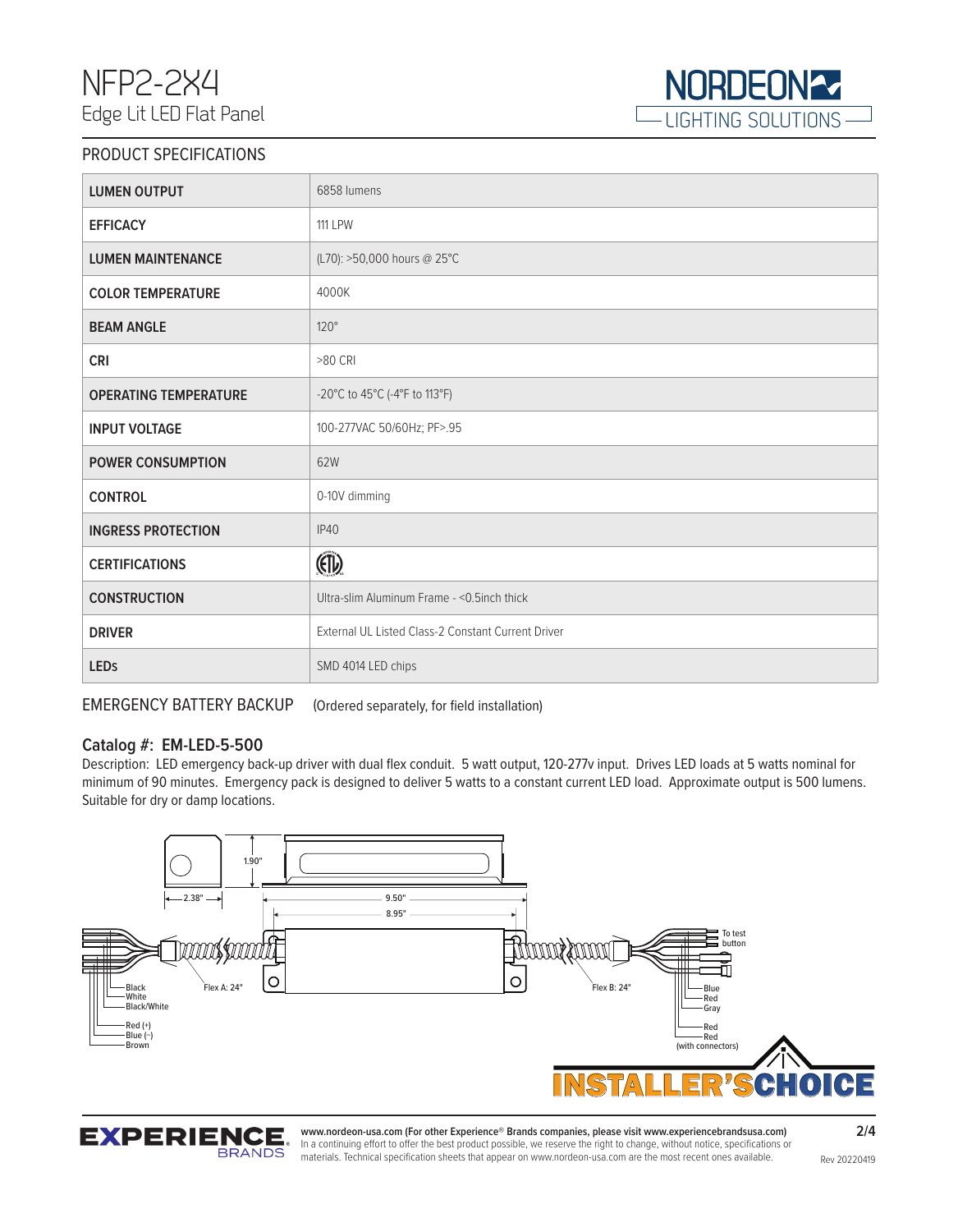# 2 X 4 SURFACE MOUNT KIT For LED Flat Panels



Surface Mount Kit for 2x4 LED Flat Panels





MODEL NFP-SMK-2x4



LIGHTING SOLUTIONS

**NORDEON27** 

KIT INCLUDES:

- Surface Mount Kit

- Assembly Screws
- Anchoring Screws

WHAT YOU'LL NEED (NOT INCLUDED):

- Wiring supplies as specified by code
- LED Flat Panel fixture

| Number      |                  |                  |      |                  |
|-------------|------------------|------------------|------|------------------|
| Accessories |                  |                  |      |                  |
| Quantity    | 2 <sub>pcs</sub> | 2 <sub>pcs</sub> | 8pcs | 6 <sub>pcs</sub> |

INSTALLER'SCHOICE